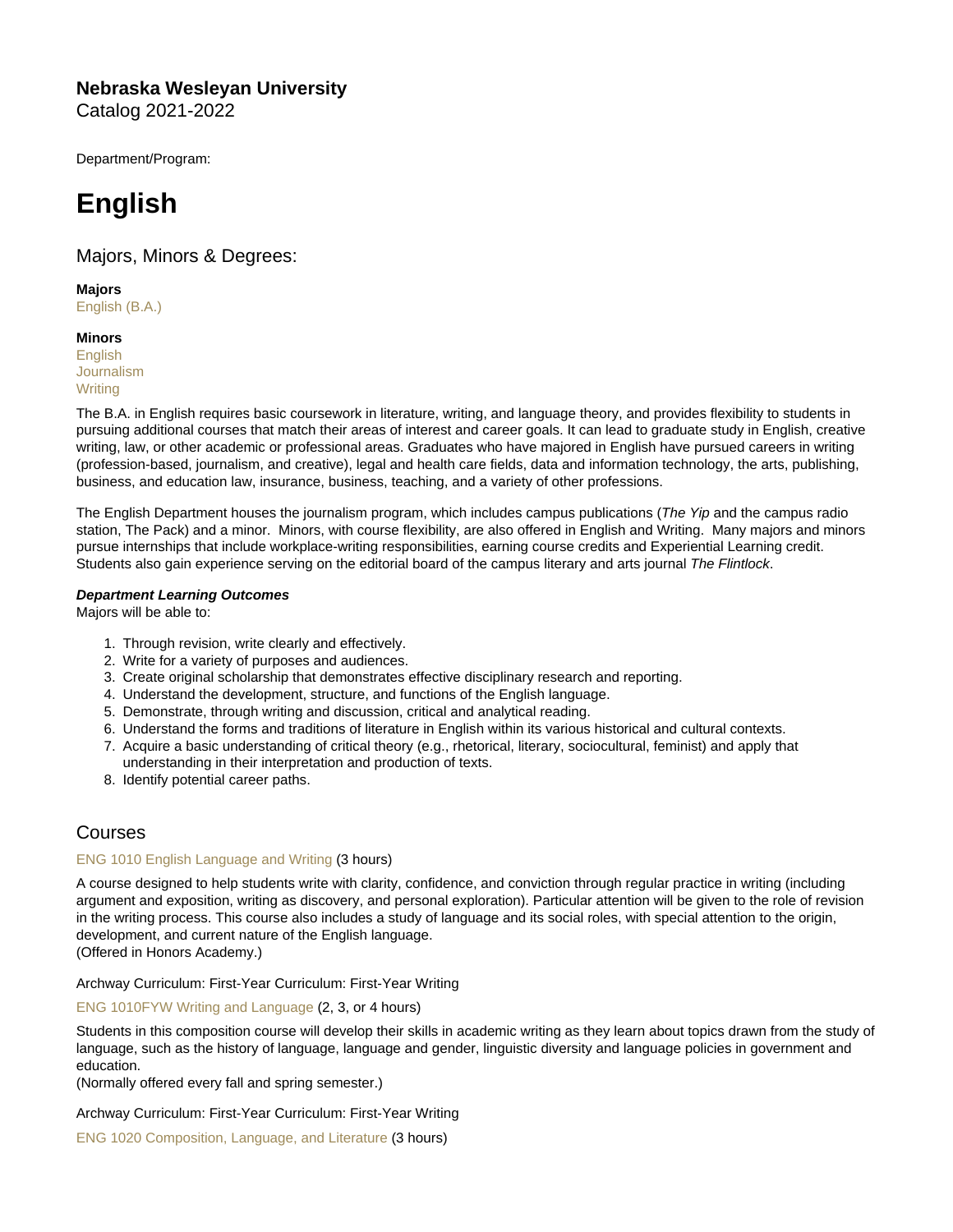This is a course in which students develop their composition skills through reading and writing about literature. The course includes a discussion of multiple genres and of literary works' historical and cultural contexts. Students will develop skills of writing in multiple forms and will learn the skills and terminology appropriate to discussion of literary works in different genres. Students will receive instruction in writing skills such as structuring an argument, using evidence from multiple sources, using conventions appropriately, and refining an essay through revision. (Offered in Honors Academy.)

Archway Curriculum: First-Year Curriculum: First-Year Writing

## [ENG 1020FYW Writing and Literature](https://catalog.nebrwesleyan.edu/node/361337) (2, 3, or 4 hours)

Students in this composition course will develop their skill in academic writing as they respond to and analyze literature.

## Archway Curriculum: First-Year Curriculum: First-Year Writing

## [ENG 1030FYW Writing and the Creative Arts](https://catalog.nebrwesleyan.edu/node/361339) (3 or 4 hours)

Student in this multi-genre composition and writing course will develop their skill in both academic and creative writing as they explore what it means to be creative across multiple written mediums. (Normally offered annually in fall or spring semester.)

Archway Curriculum: First-Year Curriculum: First-Year Writing Archway Curriculum: Foundational Literacies: Creative and Performing Arts Archway Curriculum: Integrative Core: UC Reflected Self Thread

## [ENG 1040FYW Writing and Identity](https://catalog.nebrwesleyan.edu/node/361340) (2 hours)

Students in this composition course will develop their skill in academic writing as they explore the relationship between academic discourse and the evolution of identity.

Archway Curriculum: First-Year Curriculum: First-Year Writing Archway Curriculum: Integrative Core: Identity Thread

## [ENG 1050FYW Writing in the Disciplines](https://catalog.nebrwesleyan.edu/node/361341) (2 hours)

Students in this composition course will develop their skill in academic writing as they use writing to process the concepts in a particular academic discipline.

Archway Curriculum: First-Year Curriculum: First-Year Writing

## [ENG 1060FYW Writing and Media Literacy](https://catalog.nebrwesleyan.edu/node/361342) (2 hours)

Students in this composition course will critically examine and analyze aspects of mass media and popular culture in order to explore how the media are used to construct meaning and/or to persuade.

## Archway Curriculum: First-Year Curriculum: First-Year Writing

## [ENG 1070FYW Writing and Social Media](https://catalog.nebrwesleyan.edu/node/361343) (2 hours)

Students in this composition course will explore how digital technology shapes composing practices through critical engagement with new media formats in order to produce multimedia works of their own.

## Archway Curriculum: First-Year Curriculum: First-Year Writing

## [ENG 1900 Selected Topics](https://catalog.nebrwesleyan.edu/node/361346) (1-4 hours)

A topical course designed to investigate relevant subject matter not included in any standard courses. The title and the content will be determined by current mutual interests of students and faculty. This course may be offered to meet a requirement for a major only by approval of the department chair.

## [ENG 2000 Introduction to Textual Studies](https://catalog.nebrwesleyan.edu/node/360288) (4 hours)

This course will introduce new English majors and minors to the critical methodologies, concepts, and terminology needed for the analysis and discussion of literature and other cultural texts and to the kinds of research and scholarship they will be asked to do in their later coursework. Students will also learn about a range of career paths open to those with a background in English. (Normally offered every spring semester.)

## [ENG 2050 Introduction to British Literature](https://catalog.nebrwesleyan.edu/node/360290) (4 hours)

A survey of British literature that provides a historical perspective to British writers and genres, from the middle ages to the present.

Prerequisite(s): First Year Writing.

(Normally offered every fall semester.)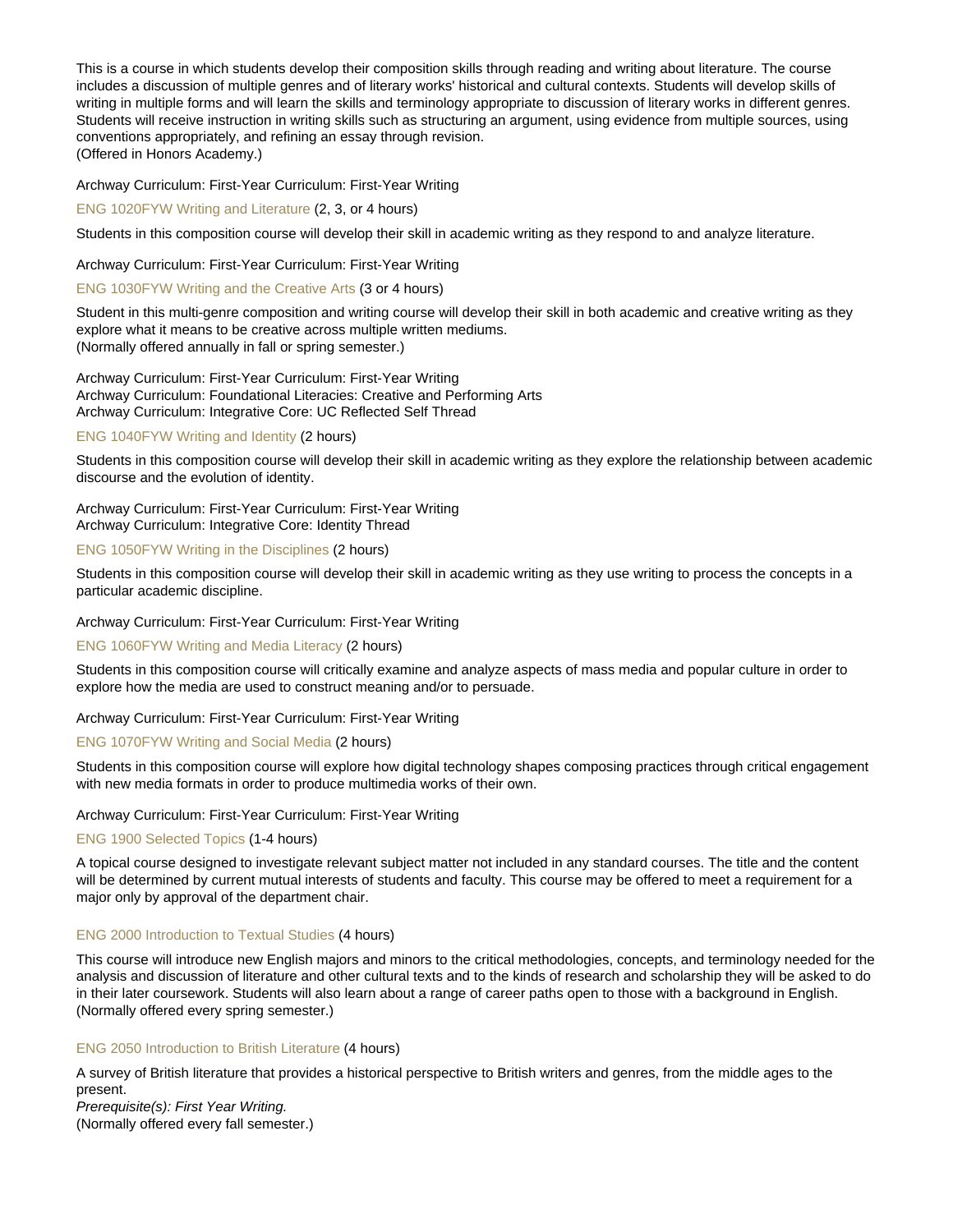## Archway Curriculum: Essential Connections: Writing Instructive

## [ENG 2070 Introduction to U.S. Literature](https://catalog.nebrwesleyan.edu/node/360292) (4 hours)

A survey course providing a historical perspective on the culture of the United States through the study of its literature from its historical beginnings to the present. Prerequisite(s): First Year Writing (Normally offered every spring semester.)

Archway Curriculum: Essential Connections: Writing Instructive Archway Curriculum: Integrative Core: Democracy Thread Archway Curriculum: Essential Connections: Diversity Instructive: U.S.

#### [ENG 2170 Introduction to Fiction Writing](https://catalog.nebrwesleyan.edu/node/360295) (4 hours)

An introduction to the writing of fiction with an emphasis upon a variety of forms, techniques, and narrative voices. Discussion of student writing will take place in a workshop setting. Prerequisite(s): First Year Writing or permission of the instructor. (Normally offered every spring semester.)

Archway Curriculum: Foundational Literacies: Creative and Performing Arts Archway Curriculum: Essential Connections: Writing Instructive

#### [ENG 2190 Introduction to Poetry Writing](https://catalog.nebrwesleyan.edu/node/360296) (4 hours)

An introduction to the writing of poetry with an emphasis upon a variety of forms and techniques. Discussion of student writing will take place in a workshop setting. Prerequisite(s): First Year Writing or permission of the instructor. (Normally offered every fall semester.)

Archway Curriculum: Foundational Literacies: Creative and Performing Arts Archway Curriculum: Essential Connections: Writing Instructive

## [ENG 2200 Topics in World Literature: Sexualities](https://catalog.nebrwesleyan.edu/node/360793) (4 hours)

Each course in the Topics in World Literature group will study a selection of literary works that engage the chosen topic--texts of different genres, from historical eras, and from different cultural traditions. The selected readings will present both abstract principles involved in the topic and its immediate, lived realities.

Cross listed with [GEND 2200.](https://catalog.nebrwesleyan.edu/cc/2021-2022/course/361763)

Prerequisite(s): Any First Year Writing course. (Normally offered every fall and spring semester.)

Archway Curriculum: Essential Connections: Writing Instructive Archway Curriculum: Integrative Core: Gender and Sexuality Thread

## [ENG 2210 Topics in World Literature: Families and Communities](https://catalog.nebrwesleyan.edu/node/360794) (4 hours)

Each course in the Topics in World Literature group will study a selection of literary works that engage the chosen topic--texts of different genres, from historical eras, and from different cultural traditions. The selected readings will present both abstract principles involved in the topic and its immediate, lived realities. Prerequisite(s): Any First Year Writing course.

Archway Curriculum: Essential Connections: Writing Instructive

#### [ENG 2220 Topics in World Literature: Nationalism and Identity](https://catalog.nebrwesleyan.edu/node/360795) (4 hours)

Each course in the Topics in World Literature group will study a selection of literary works that engage the chosen topic--texts of different genres, from historical eras, and from different cultural traditions. The selected readings will present both abstract principles involved in the topic and its immediate, lived realities. Prerequisite(s): Any First Year Writing course.

Archway Curriculum: Essential Connections: Writing Instructive Archway Curriculum: Integrative Core: Identity Thread

[ENG 2230 Topics in World Literature: Democracy](https://catalog.nebrwesleyan.edu/node/360796) (4 hours)

Each course in the Topics in World Literature group will study a selection of literary works that engage the chosen topic--texts of different genres, from historical eras, and from different cultural traditions. The selected readings will present both abstract principles involved in the topic and its immediate, lived realities. Prerequisite(s): Any First Year Writing course.

Archway Curriculum: Essential Connections: Writing Instructive Archway Curriculum: Integrative Core: Democracy Thread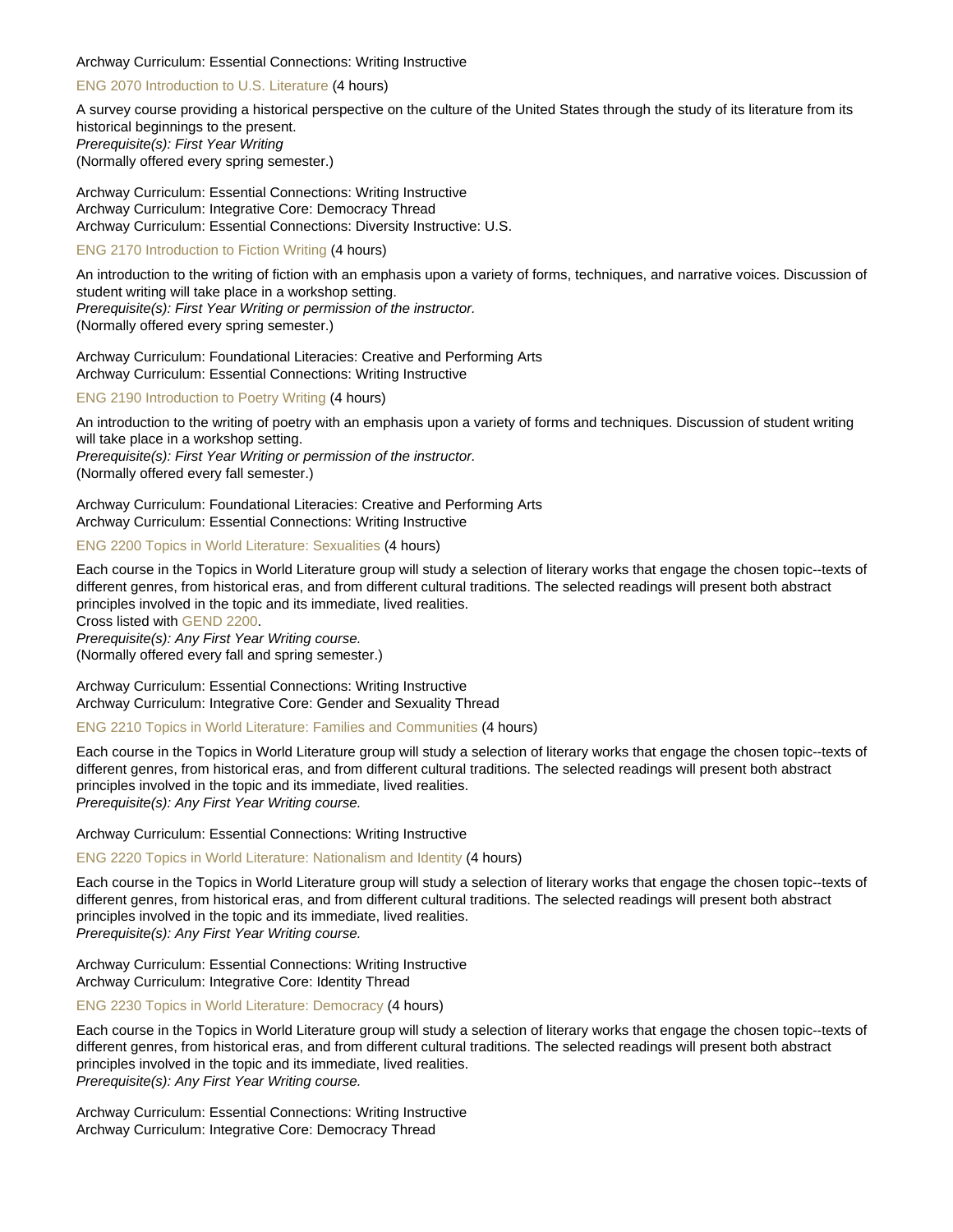#### [ENG 2240 Topics in World Literature: Revolution and Radical Change](https://catalog.nebrwesleyan.edu/node/360797) (4 hours)

Each course in the Topics in World Literature group will study a selection of literary works that engage the chosen topic--texts of different genres, from historical eras, and from different cultural traditions. The selected readings will present both abstract principles involved in the topic and its immediate, lived realities. Prerequisite(s): Any First Year Writing course.

Archway Curriculum: Essential Connections: Writing Instructive Archway Curriculum: Integrative Core: Chaos Thread

[ENG 2250 Topics in World Literature: Health and Illness](https://catalog.nebrwesleyan.edu/node/360798) (4 hours)

Each course in the Topics in World Literature group will study a selection of literary works that engage the chosen topic--texts of different genres, from historical eras, and from different cultural traditions. The selected readings will present both abstract principles involved in the topic and its immediate, lived realities. Prerequisite(s): Any First Year Writing course.

Archway Curriculum: Essential Connections: Writing Instructive Archway Curriculum: Integrative Core: Human Health and Disease Thread

#### [ENG 2260 Topics in World Literature: Religious Experience](https://catalog.nebrwesleyan.edu/node/360799) (4 hours)

Each course in the Topics in World Literature group will study a selection of literary works that engage the chosen topic--texts of different genres, from historical eras, and from different cultural traditions. The selected readings will present both abstract principles involved in the topic and its immediate, lived realities. Prerequisite(s): Any First Year Writing course.

Archway Curriculum: Essential Connections: Writing Instructive Archway Curriculum: Integrative Core: Science and Religion Thread

## [ENG 2270 Topics in World Literature: Environment](https://catalog.nebrwesleyan.edu/node/360800) (4 hours)

Each course in the Topics in World Literature group will study a selection of literary works that engage the chosen topic--texts of different genres, from historical eras, and from different cultural traditions. The selected readings will present both abstract principles involved in the topic and its immediate, lived realities. Prerequisite(s): Any First Year Writing course.

Archway Curriculum: Essential Connections: Writing Instructive Archway Curriculum: Integrative Core: Humans in the Natural Environment Thread

#### [ENG 2280 Topics in World Literature: Ethics and Justice](https://catalog.nebrwesleyan.edu/node/360801) (4 hours)

Each course in the Topics in World Literature group will study a selection of literary works that engage the chosen topic--texts of different genres, from historical eras, and from different cultural traditions. The selected readings will present both abstract principles involved in the topic and its immediate, lived realities. Prerequisite(s): Any First Year Writing course.

Archway Curriculum: Essential Connections: Writing Instructive Archway Curriculum: Justice Thread

[ENG 2290 Topics in World Literature: Inclusion and Exclusion](https://catalog.nebrwesleyan.edu/node/360802) (4 hours)

Each course in the Topics in World Literature group will study a selection of literary works that engage the chosen topic--texts of different genres, from historical eras, and from different cultural traditions. The selected readings will present both abstract principles involved in the topic and its immediate, lived realities. Prerequisite: Any First Year Writing course.

Archway Curriculum: Essential Connections: Speaking Instructive Archway Curriculum: Integrative Core: Power Thread

## [ENG 2300 Topics in World Literature: War](https://catalog.nebrwesleyan.edu/node/362988) (4 hours)

When nations and peoples find themselves unable to resolve their differences by negotiation, war is often the consequence. It is one of the oldest phenomena in human history, but tragically also a very contemporary one. Literary representations of war provide us with some of our most memorable images of courage, loyalty, and self-sacrifice, as well as compelling evidence of war's cruelty, horror, and senselessness; our course will also emphasize how the history, memory, and ideology of war may affect our global present and our emerging global future.

Prerequisite(s): Any First-Year Writing course.

Archway Curriculum: Essential Connections: Writing Instructive Archway Curriculum: Integrative Core: Going Global Thread

[ENG 2510 Introduction to Linguistics](https://catalog.nebrwesleyan.edu/node/360297) (4 hours)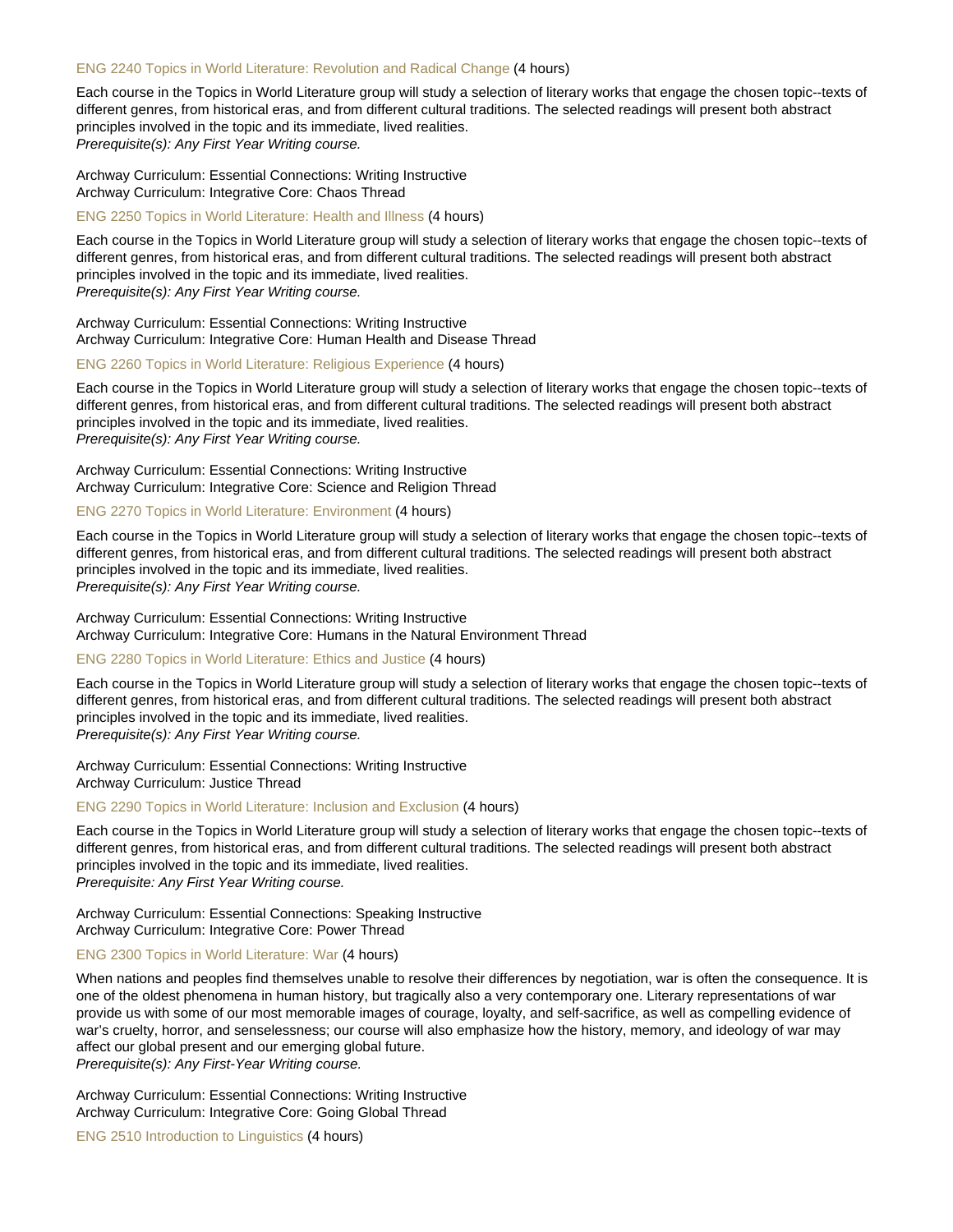Students study principles of linguistic analysis and survey various theories of English grammar. Topics include: English phonetics and phonology, morphology, syntax, semantics, and subfields of linguistics. Prerequisite(s): Sophomore standing or instructor permission. (Normally offered alternate fall semesters.)

## [ENG 2520 History of English](https://catalog.nebrwesleyan.edu/node/360298) (4 hours)

An introductory course in the historical and grammatical development of Modern English from Old English and Middle English. Prerequisite(s): Sophomore standing or instructor permission. (Normally offered alternate fall semesters.)

## [ENG 2600 Introduction to Ancient Rhetoric](https://catalog.nebrwesleyan.edu/node/360299) (4 hours)

Students will study the early history of rhetoric, drawing upon the Greek and Roman traditions and those of at least one additional culture. Students will focus on the major tenets of these rhetorical traditions, enabling them to analyze a variety of texts from multiple cultural perspectives.

Prerequisite(s): Sophomore standing or instructor permission. (Normally offered alternate spring semesters.)

Archway Curriculum: Essential Connections: Writing Instructive Archway Curriculum: Integrative Core: Power Thread

#### [ENG 2690 Young Adult Literature](https://catalog.nebrwesleyan.edu/node/360303) (3 hours)

A survey study of instructional materials of special interest to the junior and senior high school age. Examination of various sources of print and nonprint materials. Includes bibliotherapy, book-talk techniques, notable authors/producers, and prize winning materials. Discussion of censorship, controversial issues, selection criteria, and the tools to keep abreast of the field. Cross-listed with [EDUC 2690 Young Adult Literature.](https://catalog.nebrwesleyan.edu/cc/2021-2022/course/359743)

(Normally offered alternate fall semesters.)

## Archway Curriculum: Essential Connections: Speaking Instructive

#### [ENG 2900 Selected Topics](https://catalog.nebrwesleyan.edu/node/360304) (1-5 hours)

A topical course designed to investigate any relevant subject matter not included in any of the standard courses. The title, content, and credit will be determined by current, mutual interests of students and faculty. This course may focus on literature, language theory, or writing.

#### [ENG 2950 Independent Study](https://catalog.nebrwesleyan.edu/node/361348) (1-4 hours)

This is a research course. The student initially meets with the department chair to select a study topic and review research methods. At this time the student will be assigned a faculty resource person to guide his or her work and assist in an advisory capacity. A copy of the student's work is filed in the archives for the department. Independent study may not duplicate courses described in the catalog.

Prerequisite(s): Permission of the department chair.

#### [ENG 2960 Special Projects](https://catalog.nebrwesleyan.edu/node/361349) (1-15 hours)

Supervised individual projects for students on topics selected by the student in consultation with the instructor. Special Projects may not duplicate courses described in the catalog. Prerequisite(s): Permission of the instructor.

## [ENG 2970 Internship](https://catalog.nebrwesleyan.edu/node/361350) (1-8 hours)

An on-the-job experience oriented toward the student's major interest (e.g., writing, editorial, The Flintlock, literacy instruction, textual analysis, research). The student is to secure a position in an organization that satisfies the mutual interests of the instructor, the sponsor, and the student. P/F Only. Prerequisite(s): Permission of the department chair.

Archway Curriculum: Essential Connections: Experiential Learning: Exploratory

#### [ENG 3000 Shakespeare](https://catalog.nebrwesleyan.edu/node/360305) (4 hours)

A systematic study of the outstanding literary artist of the English language: comedies, tragedies, and historical plays. Prerequisite(s): First Year Writing, [ENG 2000 Introduction to Textual Studies](https://catalog.nebrwesleyan.edu/cc/2021-2022/course/360288) or THTRE-1020 and Junior standing. (Normally offered spring of odd-numbered years.)

Archway Curriculum: Essential Connections: Writing Instructive

[ENG 3020 Studies in Writing: Risk Fiction](https://catalog.nebrwesleyan.edu/node/361351) (4 hours)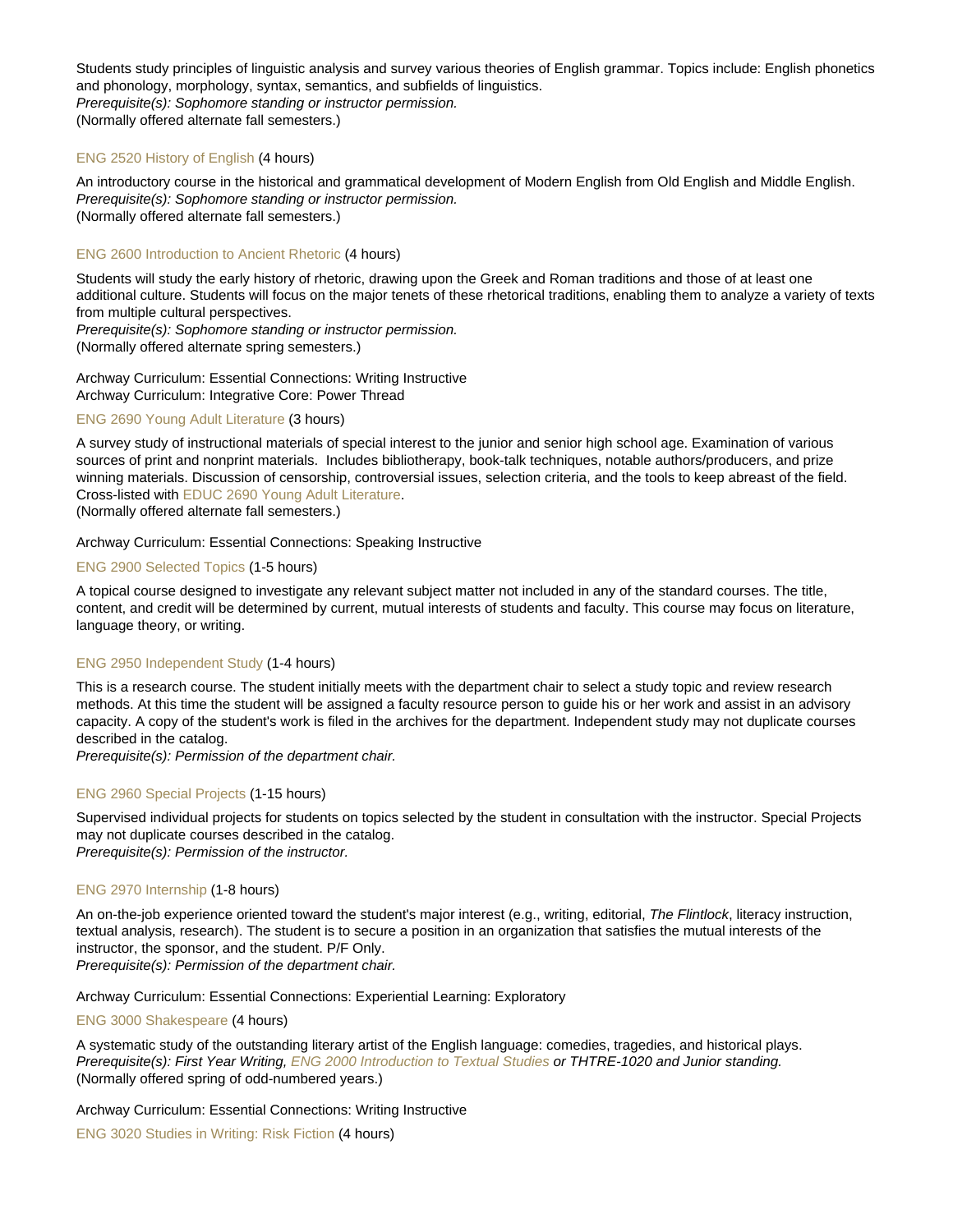Each course in the Studies in Writing group focuses on the writing process and its product as applied to a particular genre (risk fiction, scriptwriting, hybrid genes, creative nonfiction, biography, and memoir) or concept (writing the body), which will vary from semester to semester. The course is conducted as a workshop in which students read their own compositions to the class and respond to the compositions of their classmates.

Prerequisite(s): [ENG 1030FYW Writing and the Creative Arts](https://catalog.nebrwesleyan.edu/cc/2021-2022/course/361339), [ENG 2170 Introduction to Fiction Writing](https://catalog.nebrwesleyan.edu/cc/2021-2022/course/360295), or [ENG 2190](https://catalog.nebrwesleyan.edu/cc/2021-2022/course/360296) [Introduction to Poetry Writing](https://catalog.nebrwesleyan.edu/cc/2021-2022/course/360296), or instructor permission.

Archway Curriculum: Foundational Literacies: Creative and Performing Arts Archway Curriculum: Essential Connections: Writing Instructive Archway Curriculum: Integrative Core: Chaos Thread

#### [ENG 3030 Studies in Writing: Writing the Body](https://catalog.nebrwesleyan.edu/node/362946) (4 hours)

Each course in the Studies in Writing group focuses on the writing process and its product as applied to a particular genre (risk fiction, scriptwriting, hybrid genes, creative nonfiction, biography, and memoir) or concept (writing the body), which will vary from semester to semester. The course is conducted as a workshop in which students read their own compositions to the class and respond to the compositions of their classmates.

Prerequisite(s): [ENG 1030FYW Writing and the Creative Arts](https://catalog.nebrwesleyan.edu/cc/2021-2022/course/361339), [ENG 2170 Introduction to Fiction Writing](https://catalog.nebrwesleyan.edu/cc/2021-2022/course/360295), or [ENG 2190](https://catalog.nebrwesleyan.edu/cc/2021-2022/course/360296) [Introduction to Poetry Writing](https://catalog.nebrwesleyan.edu/cc/2021-2022/course/360296), or instructor permission.

Archway Curriculum: Foundational Literacies: Creative and Performing Arts Archway Curriculum: Essential Connections: Writing Instructive Archway Curriculum: Essential Connections: Diversity Instructive: U.S. Archway Curriculum: Integrative Core: Gender and Sexuality Thread

## [ENG 3040 Studies In Writing: Scriptwriting](https://catalog.nebrwesleyan.edu/node/363006) (4 hours)

Each course in the Studies in Writing group focuses on the writing process and its product as applied to a particular genre (risk fiction, scriptwriting, hybrid genres, creative nonfiction, biography and memoir) or concept (writing the body), which will vary from semester to semester. The course is conducted as a workshop in which students read their own compositions to the class and respond to the compositions of their classmates. Prerequisite(s): [ENG 1030FYW Writing and the Creative Arts](https://catalog.nebrwesleyan.edu/cc/2021-2022/course/361339), [ENG 2170](https://catalog.nebrwesleyan.edu/cc/2021-2022/course/360295) [Introduction to Fiction Writing,](https://catalog.nebrwesleyan.edu/cc/2021-2022/course/360295) or [ENG 2190 Introduction to Poetry Writing,](https://catalog.nebrwesleyan.edu/cc/2021-2022/course/360296) or instructor permission.

Archway Curriculum: Foundational Literacies: Creative and Performing Arts Archway Curriculum: Essential Connections: Writing Instructive

## [ENG 3050 Studies In Writing: Hybrid Genres](https://catalog.nebrwesleyan.edu/node/363023) (4 hours)

Each course in the Studies in Writing group focuses on the writing process and its product as applied to a particular genre (risk fiction, scriptwriting, hybrid genres, creative nonfiction, biography and memoir) or concept (writing the body), which will vary from semester to semester. The course is conducted as a workshop in which students read their own compositions to the class and respond to the compositions of their classmates. Prerequisite(s): [ENG 1030FYW Writing and the Creative Arts](https://catalog.nebrwesleyan.edu/cc/2021-2022/course/361339), [ENG 2170](https://catalog.nebrwesleyan.edu/cc/2021-2022/course/360295) [Introduction to Fiction Writing,](https://catalog.nebrwesleyan.edu/cc/2021-2022/course/360295) or [ENG 2190 Introduction to Poetry Writing,](https://catalog.nebrwesleyan.edu/cc/2021-2022/course/360296) or instructor permission.

Archway Curriculum: Foundational Literacies: Creative and Performing Arts Archway Curriculum: Essential Connections: Writing Instructive Archway Curriculum: Integrative Core: Chaos Thread

## [ENG 3070 Studies In Writing: Creative Nonfiction](https://catalog.nebrwesleyan.edu/node/363024) (4 hours)

Each course in the Studies in Writing group focuses on the writing process and its product as applied to a particular genre (risk fiction, scriptwriting, hybrid genres, creative nonfiction, biography and memoir) or concept (writing the body), which will vary from semester to semester. The course is conducted as a workshop in which students read their own compositions to the class and respond to the compositions of their classmates. Prerequisite(s): [ENG 1030FYW Writing and the Creative Arts](https://catalog.nebrwesleyan.edu/cc/2021-2022/course/361339), [ENG 2170](https://catalog.nebrwesleyan.edu/cc/2021-2022/course/360295) [Introduction to Fiction Writing,](https://catalog.nebrwesleyan.edu/cc/2021-2022/course/360295) or [ENG 2190 Introduction to Poetry Writing,](https://catalog.nebrwesleyan.edu/cc/2021-2022/course/360296) or instructor permission.

## Archway Curriculum: Foundational Literacies: Creative and Performing Arts

Archway Curriculum: Essential Connections: Writing Instructive

## [ENG 3080 Studies In Writing: Biography & Memoir](https://catalog.nebrwesleyan.edu/node/363025) (4 hours)

Each course in the Studies in Writing group focuses on the writing process and its product as applied to a particular genre (risk fiction, scriptwriting, hybrid genres, creative nonfiction, biography and memoir) or concept (writing the body), which will vary from semester to semester. The course is conducted as a workshop in which students read their own compositions to the class and respond to the compositions of their classmates. Prerequisite(s): [ENG 1030FYW Writing and the Creative Arts](https://catalog.nebrwesleyan.edu/cc/2021-2022/course/361339), [ENG 2170](https://catalog.nebrwesleyan.edu/cc/2021-2022/course/360295) [Introduction to Fiction Writing,](https://catalog.nebrwesleyan.edu/cc/2021-2022/course/360295) or [ENG 2190 Introduction to Poetry Writing,](https://catalog.nebrwesleyan.edu/cc/2021-2022/course/360296) or instructor permission.

Archway Curriculum: Foundational Literacies: Creative and Performing Arts Archway Curriculum: Essential Connections: Writing Instructive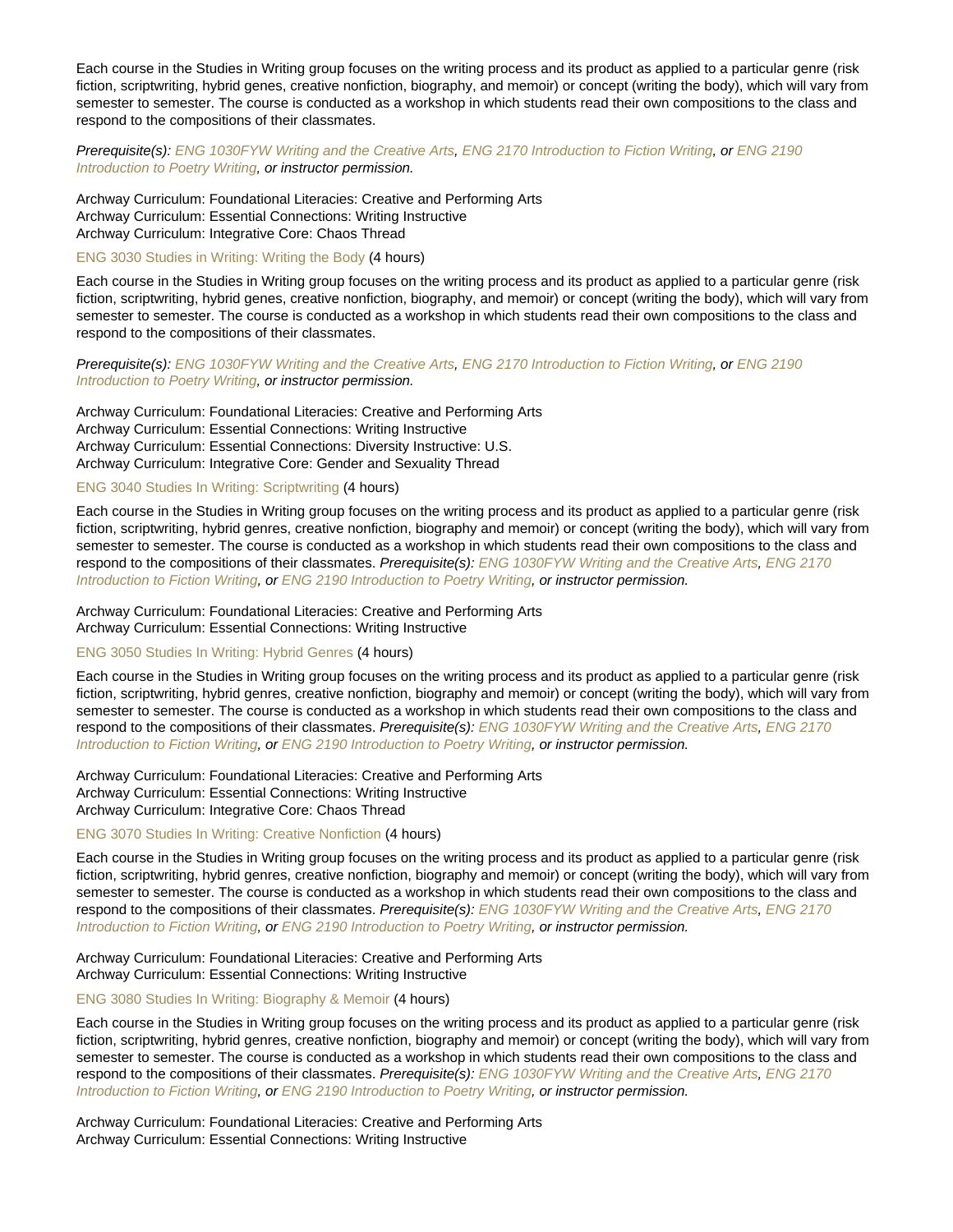## Archway Curriculum: Integrative Core: Identity Thread

## [ENG 3150 Professional and Community Writing](https://catalog.nebrwesleyan.edu/node/360306) (2 or 4 hours)

An advanced writing workshop covering rhetorical principles (invention, arrangement, style, presentation) of various disciplines. Students will complete writing projects related to their professional and civic interests. Prerequisite(s): Junior standing. (Normally offered alternate fall semesters.)

Archway Curriculum: Essential Connections: Writing Instructive

[ENG 3170 Advanced Fiction Writing: Finding Your Voice](https://catalog.nebrwesleyan.edu/node/363002) (4 hours)

An advanced course in the writing of fiction within a continued emphasis on a variety of forms, techniques, and narrative voices. In particular, this course will focus on the creation of voice in writing via discussions of identity and authorial perspective. Discussion of student writing will take place in a workshop setting.

Prerequisite(s): [ENG 1030FYW Writing and the Creative Arts](https://catalog.nebrwesleyan.edu/cc/2021-2022/course/361339) or [ENG 2170 Introduction to Fiction Writing](https://catalog.nebrwesleyan.edu/cc/2021-2022/course/360295).

## (Normally offered each fall semester.)

Archway Curriculum: Foundational Literacies: Creative and Performing Arts Archway Curriculum: Essential Connections: Writing Instructive Archway Curriculum: Essential Connections: Diversity Instructive: U.S. Archway Curriculum: Integrative Core: Identity Thread

[ENG 3190 Advanced Topics in Poetry Writing](https://catalog.nebrwesleyan.edu/node/360307) (4 hours)

An advanced course in the writing of poetry with a continued emphasis on a variety of forms and techniques. Discussion of student writing will take place in a workshop setting. Specific topics will vary by semester. Course may be repeated for credit with the permission of the instructor.

Prerequisite(s): [ENG 1030FYW Writing and the Creative Arts](https://catalog.nebrwesleyan.edu/cc/2021-2022/course/361339) or [ENG 2190 Introduction to Poetry Writing.](https://catalog.nebrwesleyan.edu/cc/2021-2022/course/360296) (Normally offered each spring semester.)

Archway Curriculum: Foundational Literacies: Creative and Performing Arts Archway Curriculum: Essential Connections: Writing Instructive

[ENG 3200 Monsters, Miracles, and Magic in the Literature of Later Medieval England](https://catalog.nebrwesleyan.edu/node/361755) (2 hours)

A course in the literature of the medieval period in England, emphasizing the period's linguistic diversity and focusing on texts featuring situations or characters that in some way transcend ordinary experience. Prerequisite(s): [ENG 2000 Introduction to Textual Studies](https://catalog.nebrwesleyan.edu/cc/2021-2022/course/360288) and junior standing.

## [ENG 3210 Chaucer](https://catalog.nebrwesleyan.edu/node/360308) (2 hours)

A course on the work of the poet Geoffrey Chaucer, his London dialect of Middle English, the different genres and subject matter of his major poetry, and that poetry's cultural and literary context.

Prerequisite(s): [ENG 2000 Introduction to Textual Studies](https://catalog.nebrwesleyan.edu/cc/2021-2022/course/360288) and junior standing

## [ENG 3230 American Transcendentalism](https://catalog.nebrwesleyan.edu/node/360310) (2 hours)

This course will study the 19th century Boston- based movement known as American Transcendentalism, a movement that was equal parts literary, philosophical, religious, and reformist. Writers studied will usually include Emerson, Fuller, Hawthorne, Thoreau, Whitman, Melville, and Dickinson.

Prerequisite(s): First Year Writing and junior standing or permission of the instructor.

(Normally offered alternate fall semesters.)

Archway Curriculum: Essential Connections: Writing Instructive

## [ENG 3240 Literature of the 1920s I](https://catalog.nebrwesleyan.edu/node/360311) (2 hours)

A course devoted to literary modernism in English-- the revolutions in poetry and fiction undertaken on both sides of the Atlantic after World War I. William Butler Yeats, James Joyce, and Virginia Woolf will be among the writers studied in the first course, Ernest Hemingway, F. Scott Fitzgerald, and William Faulkner among those studied in the second. This course is designed in two linked but free-standing two-credit, eight-week courses.

Prerequisite(s): [ENG 2000 Introduction to Textual Studies](https://catalog.nebrwesleyan.edu/cc/2021-2022/course/360288) or junior standing or permission of the instructor.

(Normally offered alternate spring semesters.)

Archway Curriculum: Essential Connections: Writing Instructive Archway Curriculum: Integrative Core: Chaos Thread

[ENG 3250 Postmodernism](https://catalog.nebrwesleyan.edu/node/360312) (2 hours)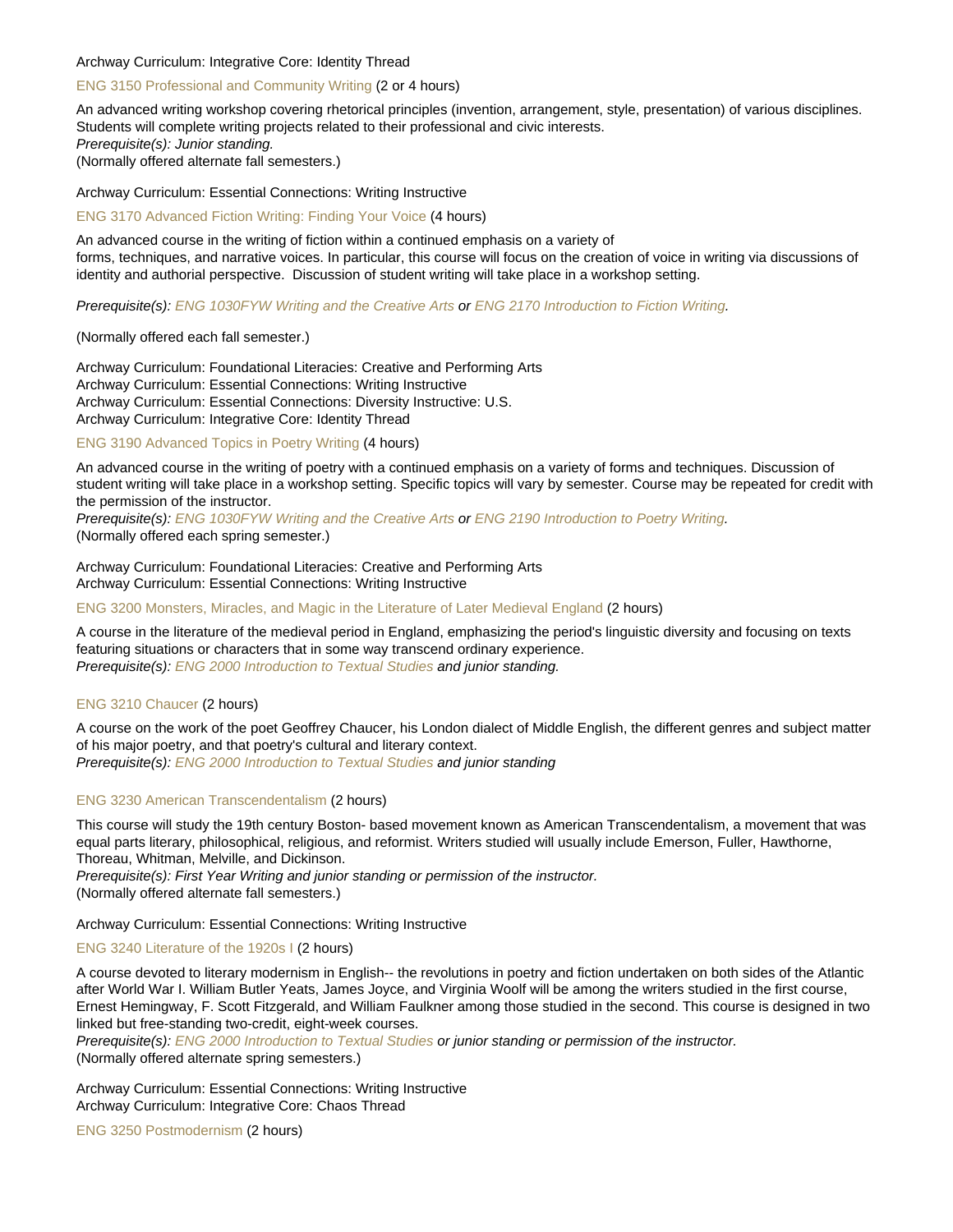This course will examine the influential artistic and philosophical movement known as postmodernism. Although the main focus will be on literary postmodernism, students will be encouraged to explore the application of postmodern theory to consumer culture, architecture, film, music, and other fields.

Prerequisite(s): First Year Writing and Junior standing or permission of the instructor. (Normally offered alternate fall semesters.)

Archway Curriculum: Essential Connections: Writing Instructive Archway Curriculum: Integrative Core: Chaos Thread

## [ENG 3260 Greek Drama](https://catalog.nebrwesleyan.edu/node/361756) (3 hours)

In this course, students will read a selection of plays by ancient Greek playrights: the comedies of Aristophanes and the tragedies of Aeschylus, Euripides, and Sophocles. For a semester project, students will work as a collaborative team to write and perform a dramatic work (along with related documents) to demonstrate their understanding of the genre, period, and culture. Cross listed with [THTRE 3260.](https://catalog.nebrwesleyan.edu/cc/2021-2022/course/362568)

Prerequisite(s): First Year Writing and Junior Standing. (Normally offered alternate spring semesters.)

Archway Curriculum: Essential Connections: Writing Instructive Archway Curriculum: Integrative Core: Chaos Thread

## [ENG 3280 Literature of the 1920s II](https://catalog.nebrwesleyan.edu/node/362401) (2 hours)

A course devoted to literary modernism in English -- the revolutions in poetry and fiction undertaken on both sides of the Atlantic after World War I. William Butler Yeats, James Joyce, and Virginia Woolf will be among the writers studied in the first course, Ernest Hemingway, F. Scott Fitzgerald, and William Faulkner are among those studied in the second. This course is designed in two linked but freestanding two-credit, eight-week courses.

Prerequisite(s): [ENG 2000 Introduction to Textual Studies](https://catalog.nebrwesleyan.edu/cc/2021-2022/course/360288) or junior standing or permission of the instructor. (Normally offered alternate spring semesters.)

Archway Curriculum: Essential Connections: Writing Instructive Archway Curriculum: Integrative Core: Chaos Thread

## [ENG 3310 Tocqueville's Democracy in America](https://catalog.nebrwesleyan.edu/node/360313) (2 hours)

Since its publication in 1831, Alexis de Tocqueville's Democracy in America has remained a classic text in sociology, political science, and American cultural studies, both as a document of what the United States was like in the half-century before the Civil War and as a dissection of our national character. The course will be devoted to reading, discussing, analyzing, and writing about Tocqueville's influential study.

Prerequisite(s): [POLSC 1000 United States Government and Politics,](https://catalog.nebrwesleyan.edu/cc/2021-2022/course/360123) [POLSC 1010 Intro U.S.Govt/Politics: Civic Engagemt](https://catalog.nebrwesleyan.edu/cc/2021-2022/course/363038), or [POLSC 1010FYW Intro To U.S. Govt/Politics](https://catalog.nebrwesleyan.edu/cc/2021-2022/course/363039) and junior standing or permission of the instructor. (Normally offered alternate fall semesters.)

Archway Curriculum: Integrative Core: Democracy Thread

[ENG 3320 Irish Literature and Irish Nationalism](https://catalog.nebrwesleyan.edu/node/360314) (2 hours)

A course in the historical and political contexts of modern Irish literature, including the work of William Butler Yeats, James Joyce, Seamus Heaney, and others. Prerequisite(s): [IDS 1200](https://catalog.nebrwesleyan.edu/cc/2021-2022/course/362432)/[IDS 1200FYW](https://catalog.nebrwesleyan.edu/cc/2021-2022/course/362584)/[IDS 1210 Identity: An Introductory Exploration](https://catalog.nebrwesleyan.edu/cc/2021-2022/course/362883) or [ENG 2000 Introduction to Textual](https://catalog.nebrwesleyan.edu/cc/2021-2022/course/360288) [Studies](https://catalog.nebrwesleyan.edu/cc/2021-2022/course/360288) or or permission of the instructor.

(Normally offered alternate fall semesters.)

Archway Curriculum: Integrative Core: Identity Thread

[ENG 3360 Modern Novel](https://catalog.nebrwesleyan.edu/node/360317) (2 hours)

This course in the development of the novel since the end of World War II, uses examples drawn primarily from Great Britain, the United States, and the Anglophone world.

Prerequisite(s): [ENG 2000 Introduction to Textual Studies](https://catalog.nebrwesleyan.edu/cc/2021-2022/course/360288) and junior standing.

(Normally offered alternate spring semesters.)

## [ENG 3370 Chicano Novel](https://catalog.nebrwesleyan.edu/node/361757) (2 hours)

An introduction to the contemporary Chicano novel, generally including (but not limited to) the work of Sandra Cisneros, Rudolfo Anaya, Helena Maria Viramontes, Ana Castillo, and Dagoberto Gib. Prerequisite(s): First Year Writing and junior standing or permission of the instructor. (Normally offered alternate spring semesters.)

Archway Curriculum: Essential Connections: Writing Instructive Archway Curriculum: Essential Connections: Diversity Instructive: U.S.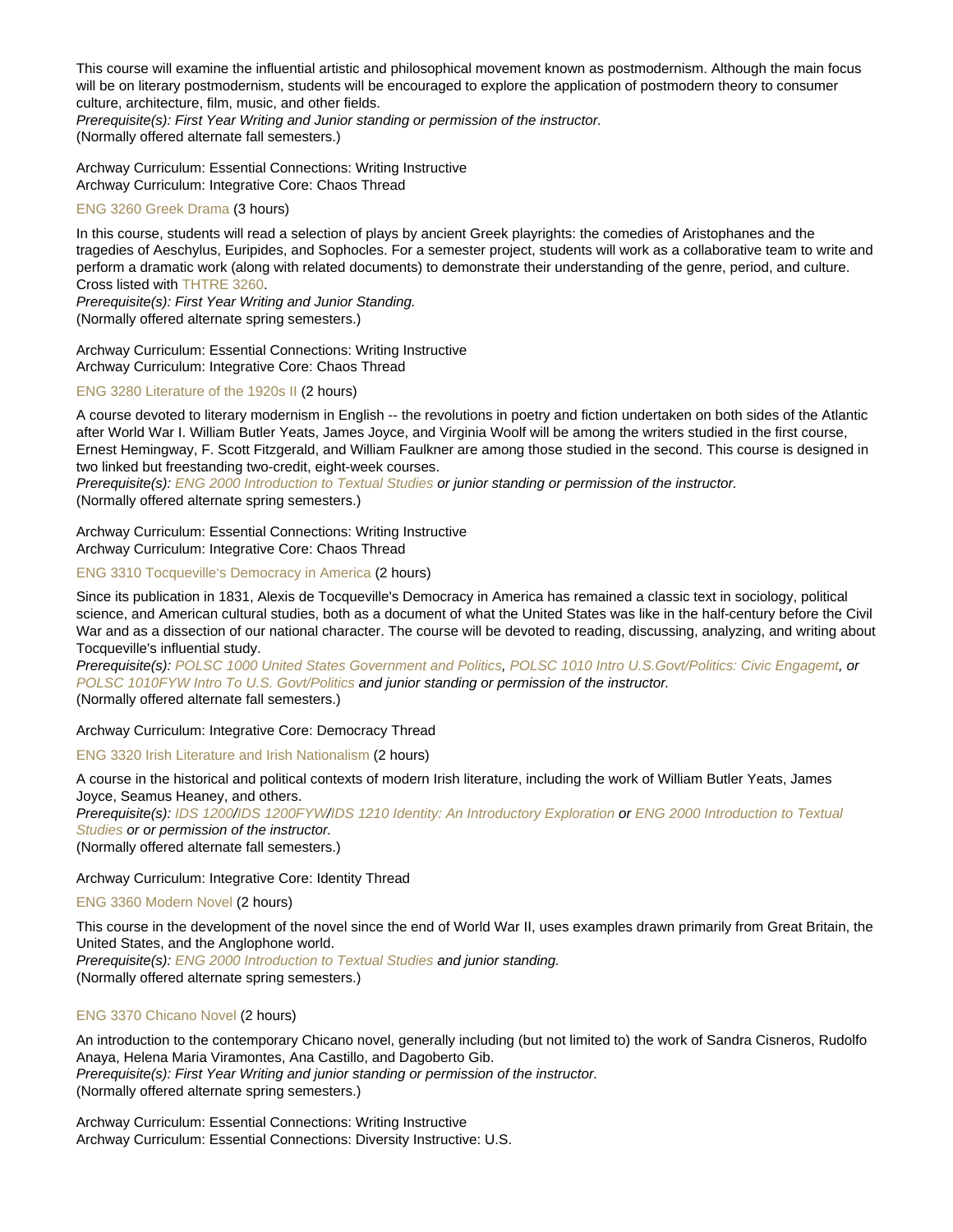#### [ENG 3410 Women Writing Across Cultures](https://catalog.nebrwesleyan.edu/node/360318) (4 hours)

Fiction and essays by women from various cultures (including the U.S., Europe, Africa, Latin America, and the Caribbean) will be the focus of this course. The multicultural, international reading list will provide students insight into the lives and experiences of women most likely very different from themselves; thus they can appreciate and learn from the differences and make connections across cultures.

Cross listed with [GEND 3410.](https://catalog.nebrwesleyan.edu/cc/2021-2022/course/360862)

Prerequisite(s): First Year Writing and sophomore standing.

Archway Curriculum: Essential Connections: Diversity Instructive: Global Archway Curriculum: Essential Connections: Writing Instructive Archway Curriculum: Integrative Core: Gender and Sexuality Thread

#### [ENG 3500 Postcolonial and Global Literature](https://catalog.nebrwesleyan.edu/node/360319) (4 hours)

A thematic course designed to complement the more traditional offerings in British and American literature. The emphasis will be on the shock of colonization, the oppression of imperialism, and the struggle for independence. Attention will also be paid to the encounter of the individual with the questions of God, family, love, war, work, change, and death. Prerequisite(s): First Year Writing and Sophomore standing.

Archway Curriculum: Essential Connections: Diversity Instructive: Global Archway Curriculum: Essential Connections: Writing Instructive Archway Curriculum: Integrative Core: Power Thread

## [ENG 3530 Studies in Linguistics](https://catalog.nebrwesleyan.edu/node/360320) (2 hours)

A course in which students will concentrate in depth on one subfield or topic in the domain of linguistics. The particular subject will be determined each time the course is offered. Prerequisite(s): Junior standing or instructor permission. (Normally offered every other spring.)

Archway Curriculum: Essential Connections: Discourse Instructive Archway Curriculum: Essential Connections: Diversity Instructive: U.S. Archway Curriculum: Integrative Core: Power Thread

#### [ENG 3630 Studies in Rhetoric](https://catalog.nebrwesleyan.edu/node/360321) (2 hours)

A course in which students will concentrate in depth on one topic within the domain of rhetoric. The particular subject will be determined each time the course is offered. Prerequisite(s): Junior standing or instructor permission.

(Normally offered every other fall.)

Archway Curriculum: Essential Connections: Writing Instructive Archway Curriculum: Integrative Core: Humans in the Natural Environment Thread

#### [ENG 3800 African-American Literature](https://catalog.nebrwesleyan.edu/node/360323) (4 hours)

This course supplements the basic American survey course. Its aim is to acquaint students with representative autobiography, fiction, drama, poetry, literary criticism, and essays by African-American writers from Frederick Douglass to Toni Morrison. Prerequisite(s): First Year Writing and Sophomore standing. (Normally offered alternate spring semesters.)

Archway Curriculum: Essential Connections: Writing Instructive Archway Curriculum: Essential Connections: Diversity Instructive: U.S. Archway Curriculum: Integrative Core: Identity Thread

## [ENG 3801 African-American Literature](https://catalog.nebrwesleyan.edu/node/362578) (3 hours)

This course supplements the basic American survey course. Its aim is to acquaint students with representative autobiography, fiction, drama, poetry, literary criticism, and essays by African-American writers from Frederick Douglass to Toni Morrison. Offered through the Adult Undergraduate program only. Prerequisite(s): First Year Writing and Sophomore standing. (Offered in University College.)

Archway Curriculum: Essential Connections: Diversity Instructive: U.S. Archway Curriculum: Integrative Core: UC Reflected Self Thread

#### [ENG 3900 Selected Topic](https://catalog.nebrwesleyan.edu/node/360324) (1-3 hours)

An advanced course designed to investigate any relevant subject matter not included in any of standard courses. The title, content, and credit will be determined by current, mutual interests of students and faculty. This course may focus on literature, language, or writing. This course may be offered to meet a group requirement for a major only by approval of the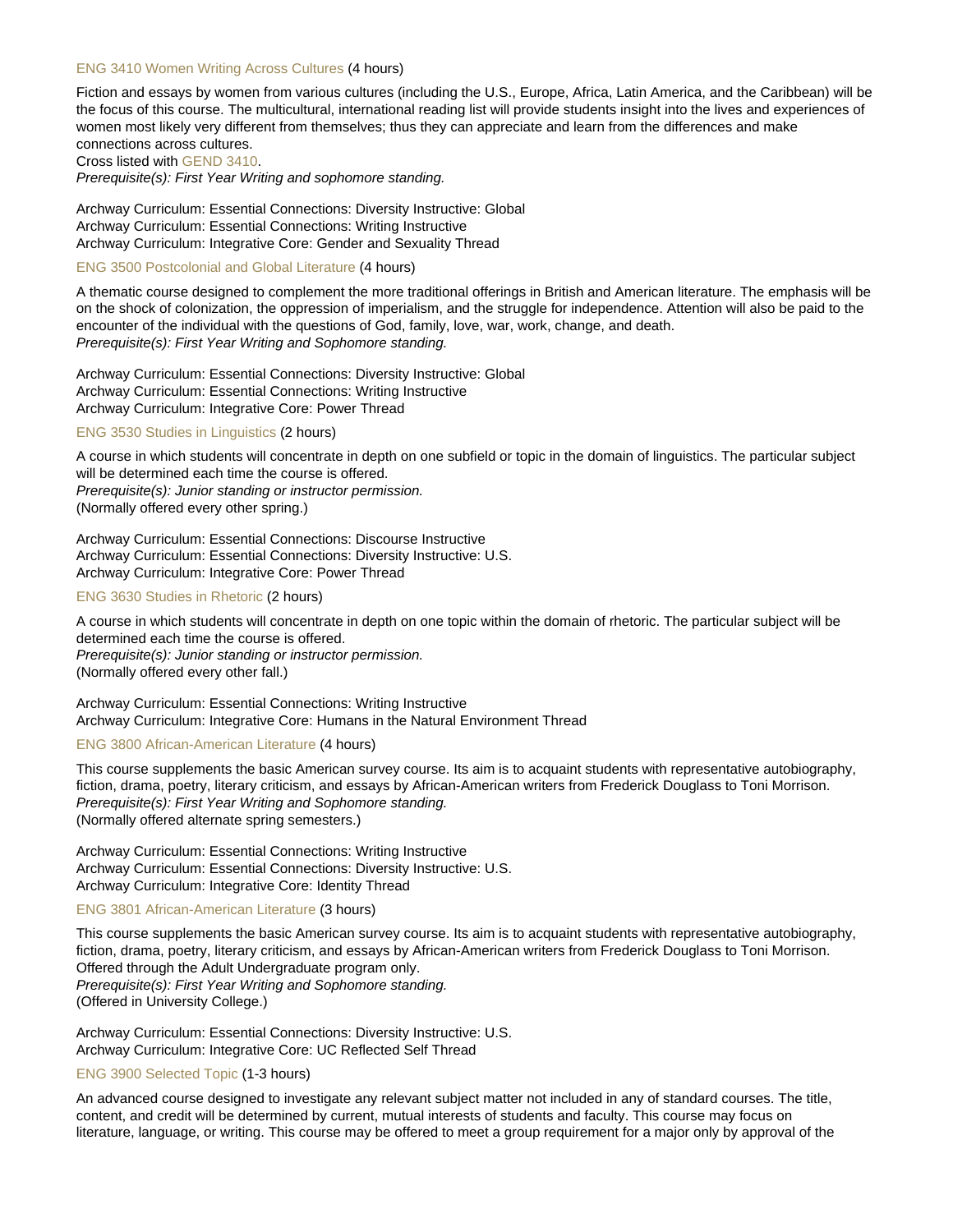## department chair.

Prerequisite(s): Junior standing or instructor approval.

## [ENG 3910 Directed Readings](https://catalog.nebrwesleyan.edu/node/360325) (1-6 hours)

An opportunity for students, under the supervision of a faculty member, to pursue a topic and readings not covered in other coursework.

## [ENG 3920 Preparation for Pedagogy Practicum](https://catalog.nebrwesleyan.edu/node/360326) (1 hour)

A course in pedagogical theory as it relates to teaching composition and introductory literature classes. This course is the required preparation for [ENG 3930 Pedagogy Practicum \(English Student Instructor\).](https://catalog.nebrwesleyan.edu/cc/2021-2022/course/360327) Pass/Fail only.

Prerequisite(s): Approval of instructor and department chair, [ENG 2000 Introduction to Textual Studies](https://catalog.nebrwesleyan.edu/cc/2021-2022/course/360288) or one course from ENG 2200-2280 Topics in World Literature, and junior standing.

#### [ENG 3930 Pedagogy Practicum \(English Student Instructor\)](https://catalog.nebrwesleyan.edu/node/360327) (2-3 hours)

Student instructors will apply their knowledge of discipline-specific pedagogical theories by working with faculty members in either First Year Writing or ENG 2200-2280 Topics in World Literature. Students will plan class discussions; create and respond to student assignments; and do independent projects designed to reflect on their experiences in class. All students in [ENG 3930](https://catalog.nebrwesleyan.edu/cc/2021-2022/course/360327) [Pedagogy Practicum \(English Student Instructor\)](https://catalog.nebrwesleyan.edu/cc/2021-2022/course/360327) will meet once a month with the department chair to evaluate their progress. Course may not be repeated for credit.

Pass/Fail only.

Prerequisite(s): Approval of instructor and department chair and [ENG 3920 Preparation for Pedagogy Practicum.](https://catalog.nebrwesleyan.edu/cc/2021-2022/course/360326)

#### [ENG 3950 Independent Study](https://catalog.nebrwesleyan.edu/node/360328) (1-12 hours)

This is a research course. The student initially meets with the department chair to select a study topic and review research methods. At this time the student will be assigned a faculty resource person to guide his or her work and assist in an advisory capacity. A copy of the student's work is filed in the archives for the department. Independent study may not duplicate courses described in the catalog.

Prerequisite(s): Permission of the department chair.

## [ENG 3960 Special Projects](https://catalog.nebrwesleyan.edu/node/360329) (1-15 hours)

A projects course designed to analyze and develop techniques and subjects not involved in any of the standard courses. The topic, content, and credit will be determined by current, mutual interests of students and faculty. This course may be counted toward a major emphasis area with the approval of the department chair.

## [ENG 3970 Internship](https://catalog.nebrwesleyan.edu/node/360330) (1-8 hours)

An on-the-job experience oriented toward the student's major interest (e.g., writing, editorial, The Flintlock, literacy instruction, textual analysis, research). The student is to secure a position in an organization that satisfies the mutual interests of the instructor, the sponsor, and the student. P/F Only.

Prerequisite(s): Permission of the department chair.

#### Archway Curriculum: Essential Connections: Experiential Learning: Intensive

#### [ENG 4900 Selected Topics](https://catalog.nebrwesleyan.edu/node/361352) (1-4 hours)

A topical course designed to investigate relevant courses. The title and the content will be determined by current mutual interests of students and faculty. This course may be offered to meet a requirement for a major only by approval of the department chair.

#### [ENG 4910 Directed Readings](https://catalog.nebrwesleyan.edu/node/361353) (1-6 hours)

An opportunity for students, under the supervision of a faculty member, to pursue topics and readings not covered in other coursework.

#### [ENG 4950 Independent Study](https://catalog.nebrwesleyan.edu/node/361354) (1-4 hours)

This is a research course. The student initially meets with the department chair to select a study topic and review research methods. At this time the student will be assigned a faculty resource person to guide his or her work and assist in an advisory capacity. A copy of the student's work is filed in the archives for the department. Independent Study may not duplicate courses described in the catalog.

Prerequisite(s): Senior standing and permission of the department chair.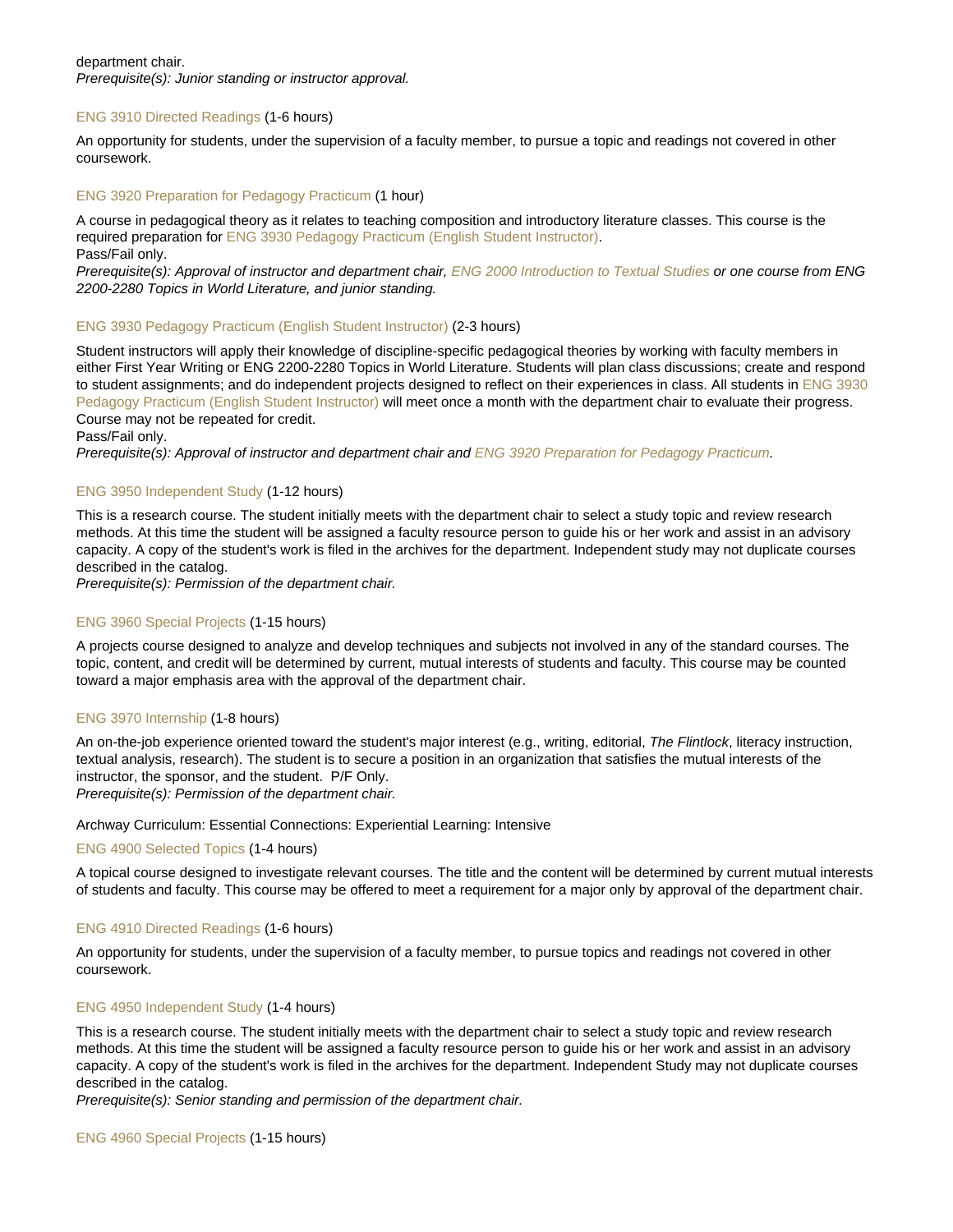Supervised individual projects for students on topics selected by the student in consultation with the instructor. Special Projects may not duplicate courses described in the catalog. Prerequisite(s): Permission of the instructor.

## [ENG 4970 Internship](https://catalog.nebrwesleyan.edu/node/362860) (1-8 hours)

An on-the-job experience oriented toward the student's major interest. The student is to secure a position in an organization that satisfies the mutual interests of the instructor, the sponsor, and the student. P/F Only. Prerequisite(s): Permission of the department chair.

## [ENG 4980 Ways of Reading: Theory and Practice](https://catalog.nebrwesleyan.edu/node/360331) (4 hours)

A course in the theory and development of literary criticism including a general overview of theories of literary criticism before the 20th-century and 20th-century critical theories.

Prerequisite(s): Senior standing.

#### [ENG 4990 Senior Workshop](https://catalog.nebrwesleyan.edu/node/360332) (2 hours)

A senior-level research and writing seminar. In this course students produce a research paper of approximately 20 pages or an original work (e.g., a short story) supplemented with a 10-page essay that explains their work critically. At the end of the term, students make panel presentations about their work to the entire department, and each paper is read by two faculty chosen by each student.

Prerequisite(s): Senior standing.

Archway Curriculum: Essential Connections: Writing Instructive Archway Curriculum: Essential Connections: Speaking Instructive

## [JOURN 1900 Selected Topics](https://catalog.nebrwesleyan.edu/node/361489) (1-4 hours)

A topical course designed to investigate relevant subject matter not included in any standard courses. The title and the content will be determined by current mutual interests of students and faculty. This course may be offered to meet a requirement for a major only by approval of the department chair.

#### [JOURN 1950 Independent Study](https://catalog.nebrwesleyan.edu/node/361490) (1-4 hours)

This is a research course. The student initially meets with the department chair to select a study topic and review research methods. At this time the student will be assigned a faculty resource person to guide his or her work and assist in an advisory capacity. A copy of the student's work is filed in the archives for the department. Independent study may not duplicate courses described in the catalog.

Prerequisite(s): Permission of the department chair.

## [JOURN 1960 Special Projects](https://catalog.nebrwesleyan.edu/node/361491) (1-15 hours)

Supervised individual projects for students on topics selected by the student in consultation with the instructor. Special Projects may not duplicate courses described in the catalog. Prerequisite(s): Permission of the instructor.

# [JOURN 1970 Internship](https://catalog.nebrwesleyan.edu/node/361492) (1-8 hours)

An on-the-job experience oriented toward the student's major interest. The student is to secure a position in an organization that satisfies the mutual interests of the instructor, the sponsor, and the student. P/F Only. Prerequisite(s): Permission of the department chair.

#### [JOURN 2610 News Reporting](https://catalog.nebrwesleyan.edu/node/360407) (4 hours)

An introductory course in journalism concentrating upon basic techniques of news gathering and writing, including a basic history of news media.

(Normally offered every fall semester.)

Archway Curriculum: Essential Connections: Writing Instructive Archway Curriculum: Integrative Core: Democracy Thread

[JOURN 2620 Feature Writing](https://catalog.nebrwesleyan.edu/node/360408) (4 hours)

Analysis of and practice in writing news feature stories for a variety of publications. The course will stress audience appraisal, interviewing, and research.

(Normally offered alternate spring semesters.)

Archway Curriculum: Essential Connections: Writing Instructive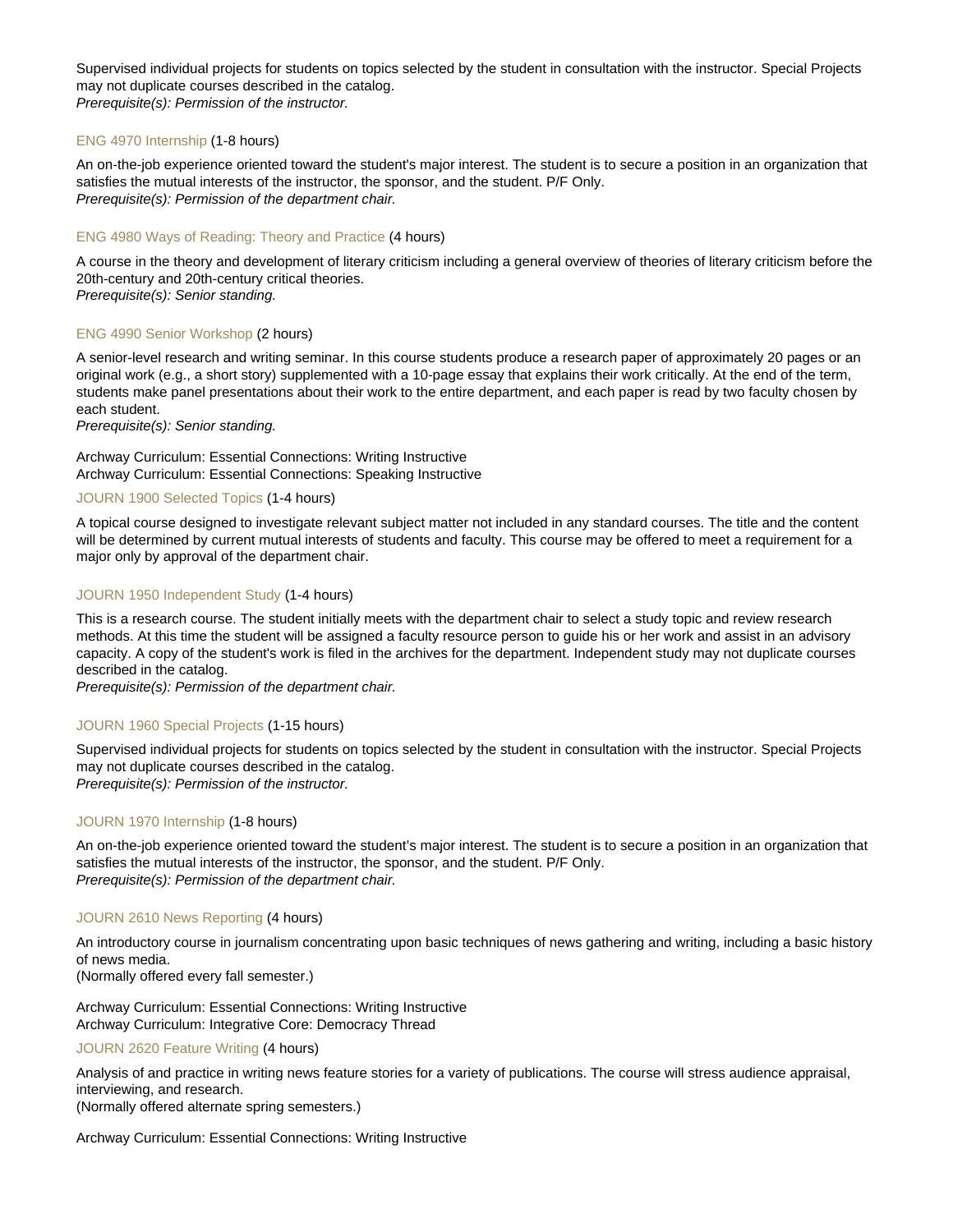## [JOURN 2640 Design for Print Media](https://catalog.nebrwesleyan.edu/node/360409) (4 hours)

Study and practice of various print-media production skills including typography, layout design, and printing techniques. Students will learn several pagination and design computer programs. (Normally offered every spring semester.)

#### [JOURN 2690 Journalism Laboratory](https://catalog.nebrwesleyan.edu/node/360410) (1 hour)

Working session during which staff members produce the weekly newspaper, The Yip. May be repeated for a maximum of 4 hours. Pass/Fail only.

#### Archway Curriculum: Essential Connections: Experiential Learning: Exploratory

## [JOURN 2900 Selected Topics](https://catalog.nebrwesleyan.edu/node/360411) (1-3 hours)

A topical course designed to investigate any relevant subject matter not included in any of the standard advanced-level courses. The title, content, and credit will be determined by the faculty member who is offering the course. This course may be offered to meet a requirement for a major only by approval of the department chair.

#### [JOURN 2950 Independent Study](https://catalog.nebrwesleyan.edu/node/360412) (1-12 hours)

This is a research course. The student initially meets with the department chair to select a study topic and review research methods. At this time the student will be assigned a faculty resource person to guide his or her work and assist in an advisory capacity. A copy of the student's work is filed in the archives for the department. Independent study may not duplicate courses described in the catalog.

Prerequisite(s): Permission of the department chair.

#### [JOURN 2960 Special Projects](https://catalog.nebrwesleyan.edu/node/361493) (1-15 hours)

Supervised individual projects for students on topics selected by the student in consultation with the instructor. Special Projects may not duplicate courses described in the catalog.

Prerequisite(s): Permission of the instructor.

## [JOURN 2970 Internship](https://catalog.nebrwesleyan.edu/node/358040) (1-8 hours)

An on-the-job experience oriented toward the student's major interest. The student is to secure a position in an organization that satisfies the mutual interests of the instructor, the sponsor, and the student. P/F Only. Prerequisite(s): Permission of the department chair.

Archway Curriculum: Essential Connections: Experiential Learning: Exploratory

#### [JOURN 3640 Computer Publishing II](https://catalog.nebrwesleyan.edu/node/360413) (3 hours)

Advanced study and practice of computer-related print production skills. Prerequisite(s): [JOURN 2640 Design for Print Media](https://catalog.nebrwesleyan.edu/cc/2021-2022/course/360409) or permission of the instructor.

#### [JOURN 3900 Selected Topics](https://catalog.nebrwesleyan.edu/node/361495) (1-4 hours)

A topical course designed to investigate relevant subject matter not included in any standard courses. The title and the content will be determined by current mutual interests of students and faculty. This course may be offered to meet a requirement for a major only by approval of the department chair.

#### [JOURN 3950 Independent Study](https://catalog.nebrwesleyan.edu/node/361496) (1-4 hours)

This is a research course. The student initially meets with the department chair to select a study topic and review research methods. At this time the student will be assigned a faculty resource person to guide his or her work and assist in an advisory capacity. A copy of the student's work is filed in the archives for the department. Independent Study may not duplicate courses described in the catalog.

Prerequisite(s): Permission of the department chair.

#### [JOURN 3960 Special Projects](https://catalog.nebrwesleyan.edu/node/360414) (1-3 hours)

A projects course designed to analyze and develop techniques and subjects not involved in any of the standard courses. The topic, content, and credit will be determined by current, mutual interests of students and faculty.

#### [JOURN 3970 Journalism Internship](https://catalog.nebrwesleyan.edu/node/360415) (2-3 hours)

On-the-job training with a newspaper or other sponsor involved with communications. Work may include writing, photography, or production. Each internship will be designed individually to benefit both student and sponsor. Sponsors may be secured either by